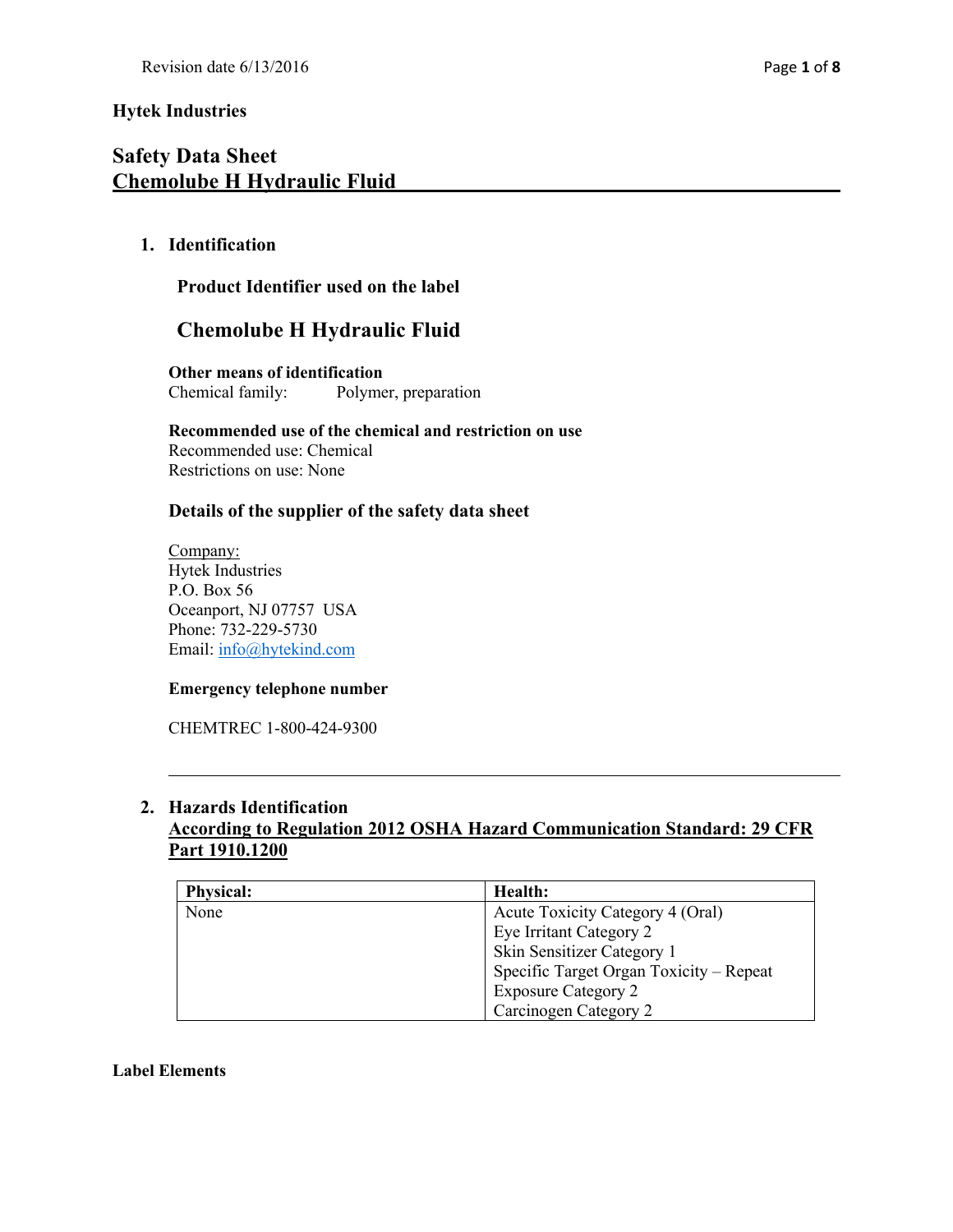# **Safety Data Sheet Chemolube H Hydraulic Fluid**





### **Hazard Statement:**

H302 Harmful if swallowed H317 May cause an allergic skin reaction. H319 Causes serious eye irritation. H351Suspected of causing cancer. H373 May cause damage to the kidney, liver and blood through prolonged or repeated ingestion.

#### **Precautionary Statements (Prevention):**

P201 Obtain special instructions before use.

P202 Do not handle until all safety precautions have been read and understood.

P260 Do not breathe mist or vapor.

P264 Wash thoroughly after handling.

P270 Do not eat, drink or smoke when using this product.

P272 Contaminated work clothing must not be allowed out of the workplace.

P280 Wear protective gloves, clothing and eye protection.

#### **Precautionary Statements (Response):**

P308+P313 IF exposed or concerned: Get medical attention.

P302 + P352 IF ON SKIN: Wash with plenty of water.

P333 + P313 If skin irritation or rash occurs: Get medical attention.

P362 + P364 Take off contaminated clothing and wash it before reuse.

P305 + P351 + P338 IF IN EYES: Rinse cautiously with water for several minutes. Remove contact lenses, if present and easy to do. Continue rinsing.

P337 + P313 If eye irritation persists: Get medical attention.

P301 + P312 IF SWALLOWED: Call a POISON CENTER or doctor if you feel unwell. P330 Rinse mouth

#### **Precautionary Statements (Storage):**

P405 Store locked up.

### **Precautionary Statements (Disposal):**

P501 Dispose of contents and container in accordance with local, regional and national regulations.

### 3. **Composition/ Information on Ingredients**

| <b>Chemical Name</b> | <b>CAS Number</b> | Content w/w |
|----------------------|-------------------|-------------|
|                      |                   |             |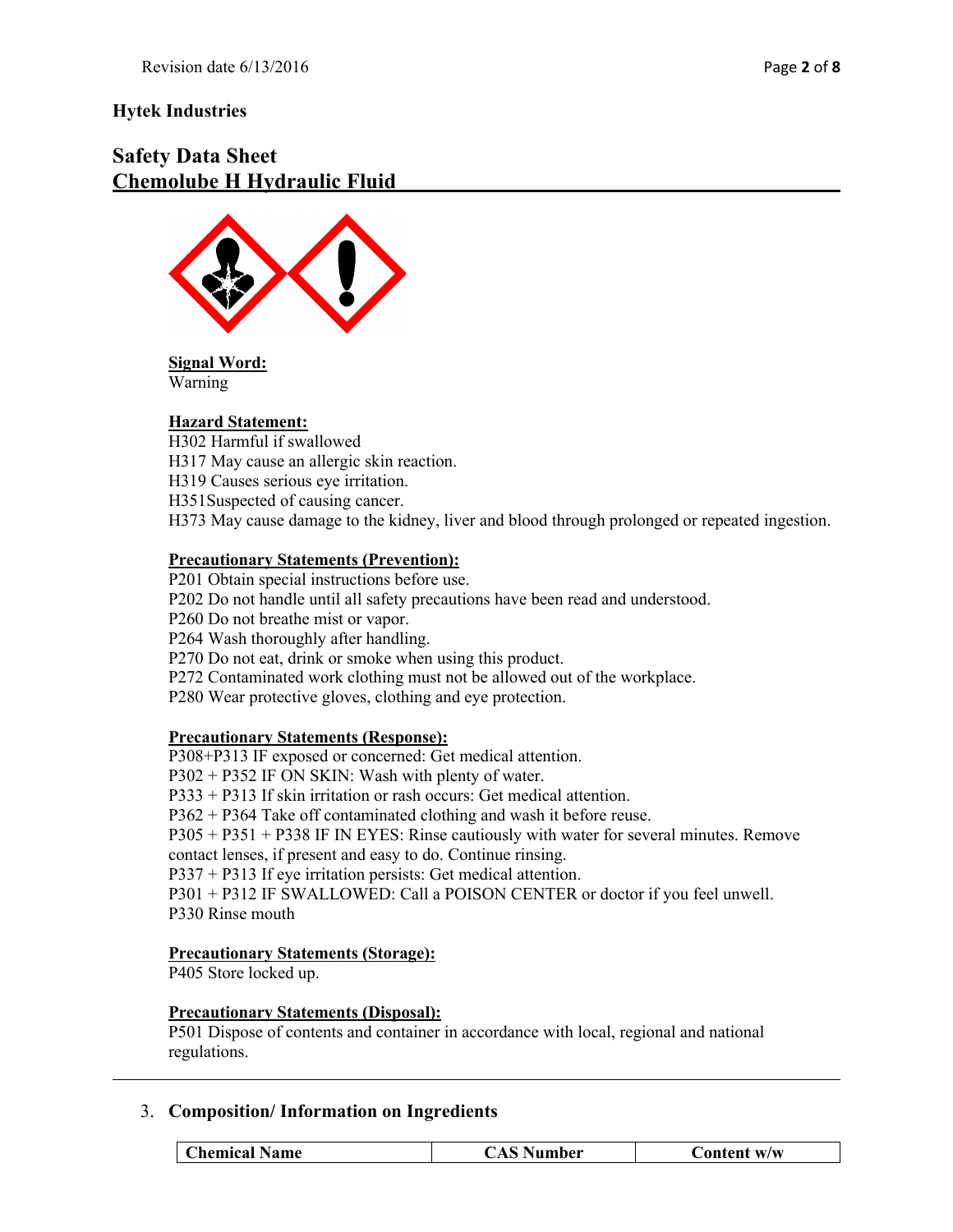# **Safety Data Sheet Chemolube H Hydraulic Fluid**

| Diethylene Glycol              | $11-46-6$     | $75-95%$        |
|--------------------------------|---------------|-----------------|
| Diethanolamine                 | $11 - 42 - 2$ | 3%              |
| Sodium 2-mercaprobenzothiazole | 2492-26-4     | 10 <sub>o</sub> |

The exact concentration has been withheld as a trade secret.

# **4. First-Aid measures**

**Eye:** Flush eyes with plenty of water for at least 15 minutes while holding the eyelids apart. Get medical attention if irritation develops or persists.

**Skin:** Wash skin thoroughly with soap and water for several minutes. Get medical attention if irritation or rash develops or persists. Remove contaminated clothing and launder clothing before re-use.

**Ingestion:** Seek immediate medical attention for large ingestions. Call local poison control center or go to an emergency department. Never give anything by mouth to or induce vomiting in an unconscious or drowsy person.

**Inhalation:** Remove person to fresh air and keep comfortable for breathing. If irritation develops or persists, get medical attention.

**Most important Symptoms:** Causes serious eye irritation, redness and tearing. May cause skin and respiratory irritation. Ingestion may cause abdominal discomfort or pain, nausea, vomiting, dizziness, drowsiness, malaise, blurring of vision, irritability, back pain, decrease in urine output, kidney failure, and central nervous system effects. May cause an allergic skin reaction. May cause damage to the kidney, liver and blood through prolonged or repeated ingestion. Diethanolamine is suspected of causing cancer. Risk of cancer depends on level and duration of exposure.

**Indication of immediate medical attention/special treatment:** Immediate medical attention is required for large ingestions.

# **5. Fire-fighting Measures**

**Suitable (and Unsuitable) Extinguishing Media:** Water spray, dry powder and foam.

**Special hazards arising from the substance or mixture:** Decomposition will produce oxides of carbon.

# **Special Protective Equipment and Precautions for Fire-Fighters:**

Firefighters should wear positive pressure self-contained breathing apparatus and full protective clothing. Cool fire exposed containers with water spray.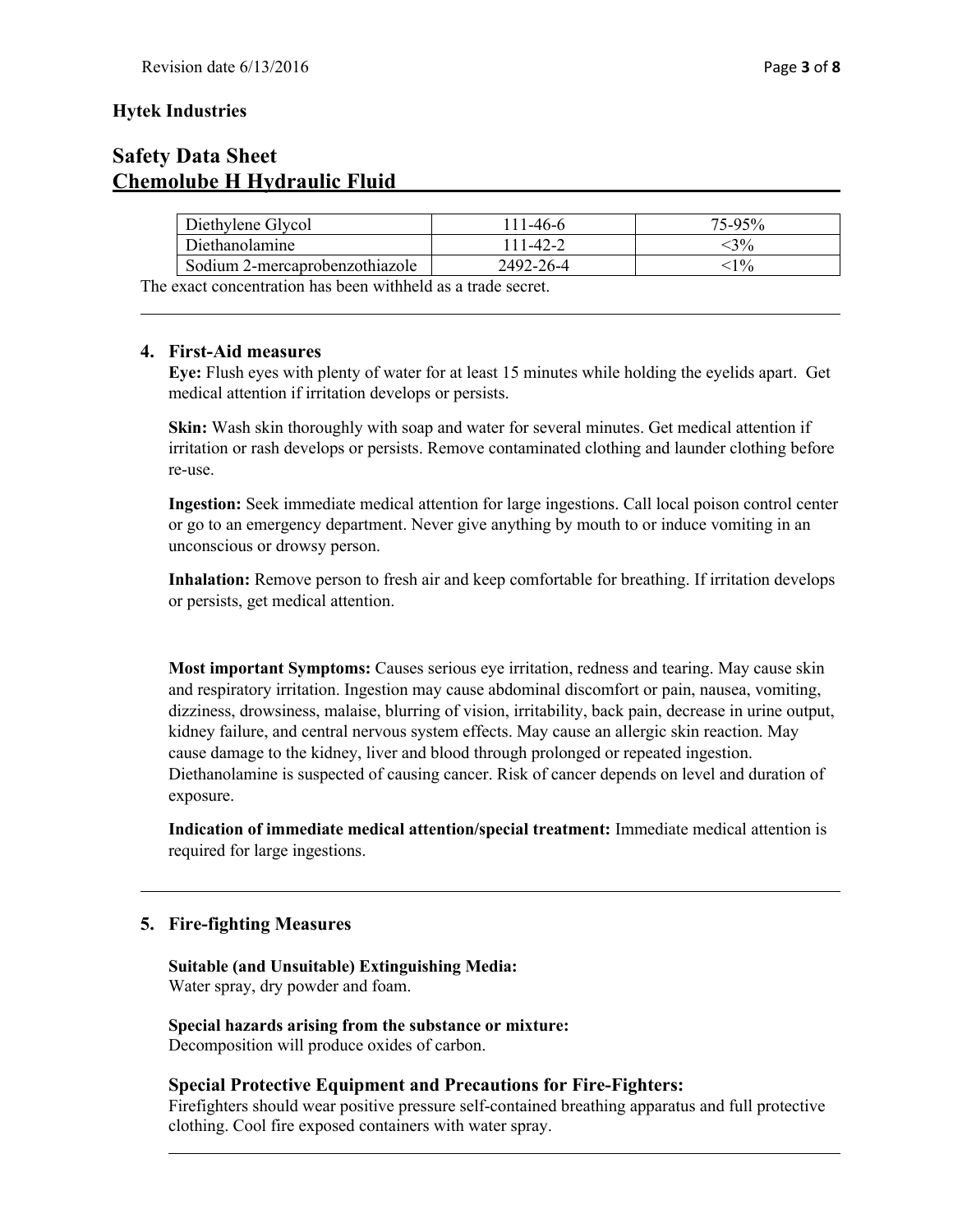# **Safety Data Sheet Chemolube H Hydraulic Fluid**

### **6. Accidental release measures**

# **Personal Precautions, Protective Equipment, and Emergency Procedures:**

Avoid contact with eyes, skin and clothing. Do not breathe vapor or mist. Wear appropriate personal protective equipment as described in section 8.

### **Environmental precautions**

Avoid releases to the environment. Report releases to the appropriate authority.

### **Methods and material for containment and cleaning up**

**Contain and collect with an inert absorbent** and transfer to a suitable container for disposal. Clean spill area with water.

# **7. Handling and Storage**

### **Precautions for safe handling**

Avoid breathing vapors or mists. Use adequate ventilation. Wash exposed skin thoroughly after use. Keep containers closed when not in use. Use with good industrial hygiene practices.

### **Conditions for safe storage, including any incompatibilities**

Store in a cool, dry, well-ventilated area away from incompatible materials. Keep away from excessive heat and ignition sources. Store away from oxidizers.

# **8. Exposure Controls/Personal Protection**

#### **Exposure Guidelines:**

| Diethylene Glycol              | None Established                           |
|--------------------------------|--------------------------------------------|
| Diethanolamine                 | 0.2 ppm TWA (inhalable fraction and vapor) |
|                                | <b>OSHA PEL</b>                            |
| Sodium 2-mercaprobenzothiazole | None Established                           |

**Engineering Controls:** Use with adequate general or local exhaust ventilation to maintain exposure below occupational exposure limits.

**Respiratory Protection:** In operations where exposure limits are exceeded, an approved respirator with organic vapor cartridges or supplied air respirator should be used. Respirator selection and use should be based on contaminant type, form and concentration. Follow applicable regulations and good Industrial Hygiene practice.

**Skin Protection:** Impervious gloves are required if contact is possible.

**Eye Protection:** Chemical safety goggles should be worn where contact is possible.

**Other:** Impervious coveralls, apron and boots are required if needed to avoid skin contact and contamination of personal clothing. An eye wash should be available in the immediate work area.

# 9. **Physical and Chemical Properties**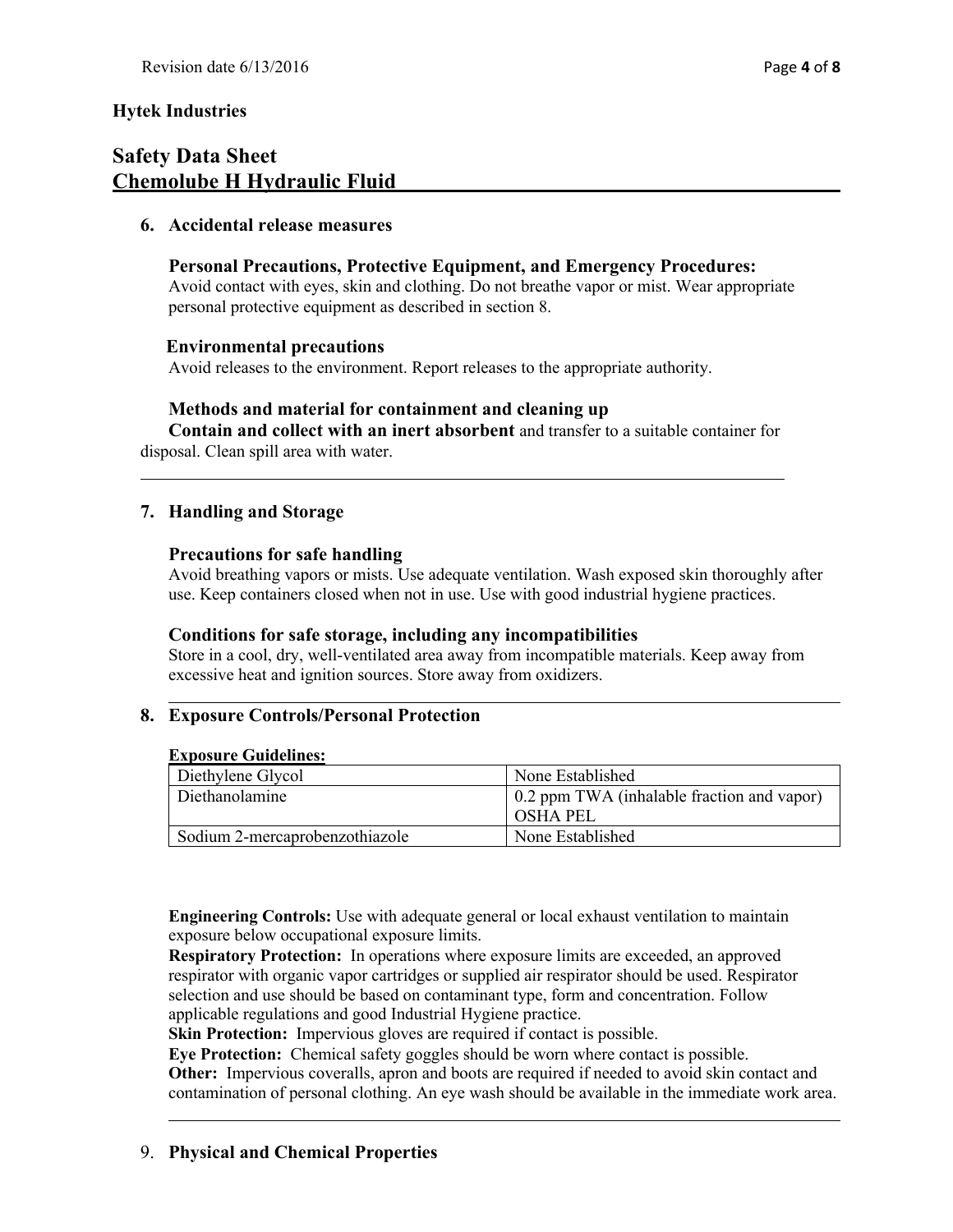# **Safety Data Sheet Chemolube H Hydraulic Fluid**

**Appearance and Odor:** Light straw to amber liquid with a glycol odor.

| <b>Physical State: Liquid</b>                                      | <b>Odor Threshold:</b> Not established                     |
|--------------------------------------------------------------------|------------------------------------------------------------|
| Vapor Density: Not available                                       | Initial Boiling Point/Range: $>100^{\circ}C(212^{\circ}F)$ |
| <b>Solubility In Water: Complete</b>                               | Vapor Pressure: $\sim$ 1                                   |
| <b>Relative Density: 1.119</b>                                     | <b>Evaporation Rate: Nil</b>                               |
| Melting/Freezing Point: $\langle 0^{\circ}C (32^{\circ}F) \rangle$ | <b>pH:</b> 9.25-9.45 @ 25 $^{\circ}$ C (77 $^{\circ}$ F)   |
| <b>VOC Content:</b> Not available                                  | <b>Octanol/Water Coefficient:</b> Not available            |
| <b>Solubility:</b> Not determined                                  | <b>Decomposition Temperature:</b> Not available            |
| <b>Viscosity:</b> Not determined                                   | <b>Flammability (solid, gas):</b> Not available            |
| <b>Flashpoint:</b> $137.8^{\circ}C(280^{\circ}F)$                  | <b>Autoignition Temperature: Not determined</b>            |
| <b>Flammable Limits: LEL: Not available</b>                        |                                                            |
| <b>UEL</b> : Not available                                         |                                                            |

# **10. Stability and Reactivity**

#### **Reactivity**

Not reactive under normal storage and handling conditions

### **Chemical stability**

Stable under normal storage and handling conditions

# **Possibility of hazardous reactions**

None known.

#### **Conditions to avoid** Avoid extreme temperatures.

# **Incompatible materials**

Strong acids, strong bases, strong oxidizing-agents and reducing agents.

# **Hazardous decomposition products**

Decomposition may release oxides of carbon.

# **11. Toxicologist information**

# **Primary routes of exposure**

# **HEALTH HAZARDS:**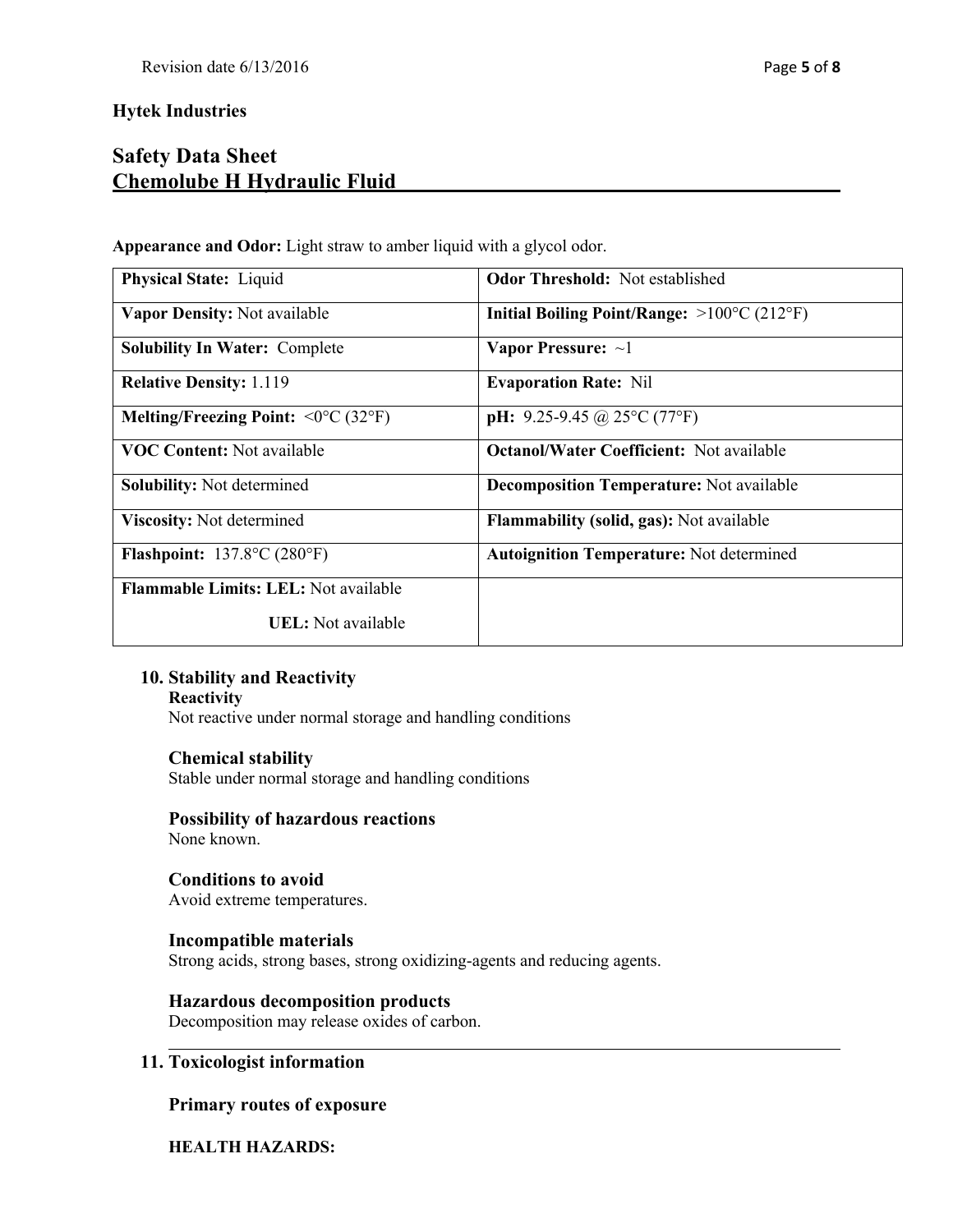# **Safety Data Sheet Chemolube H Hydraulic Fluid**

**Eye:** May cause serious irritation, tearing, and redness. Corneal damage is unlikely.

**Skin:** May cause irritation. May cause an allergic skin reaction.

**Ingestion:** Ingestion may cause abdominal discomfort or pain, nausea, vomiting, dizziness, drowsiness, malaise, blurring of vision, irritability, back pain, decrease in urine output, kidney failure, and central nervous system effects.

**Inhalation:** Prolonged contact can cause nausea, headache and vomiting.

**Sensitization:** This product is classified as a skin sensitizer.

**Chronic:** Diethylene glycol: In a long term feeding study, rats given in 4% by weight in food showed an increase in mortality rates, a marked depression of growth rate, bladder stones, severe kidney damage, and moderate liver damage.

**Carcinogenicity:** Diethanolamine is listed by IARC as a group 2B carcinogen (possible human carcinogen). None of the other components present are listed as a carcinogen or suspected carcinogen by IARC, NTP, ACGIH, or OSHA.

**Germ Cell Mutagenicity:** None of the components of this product are suspected to cause germ cell mutagenicity.

**Reproductive Toxicity:** None of the components are classified as reproductive toxins.

### **Numerical Measures of Toxicity:**

Product ATE: Oral LD50: 528 mg/kg (calculated using the point estimate for diethylene glycol)

Diethylene Glycol: Oral rat LD50 - 12,565 mg/kg; Skin rabbit LD50 – 11,890 mg/kg Diethanolamine: Oral rat LD50: 1100 mg/kg, inhalation rat LC0: 3.35 mg/L/4 hr Sodium 2-mercaprobenzothiazole: Oral rat LD50: 2100 mg/kg, dermal rabbit LD50 > 7940 mg/kg

### 12. **Ecological Information**

#### **Toxicity**

Diethylene Glycol: Lepomis macrochirus (Bluegill fish) LC50: 1,000 mg/L/96 hr Diethanolamine: Pimephales promelas LC50: 1370 mg/L/96 hr Sodium 2-mercaprobenzothiazole: Oncorhynchus mykiss LC50: 0.73 mg/L/96 hr

This product is not expected to cause harm to the environment.

### **Persistence and degradability**

Diethylene Glycol: Readily biodegradable -90% in 28 days Diethanolamine: Readily biodegradable - 50% in 28 days Sodium 2-mercaprobenzothiazole: Not readily biodegradable - 2% in 35 days

### **Bioaccumulative potential**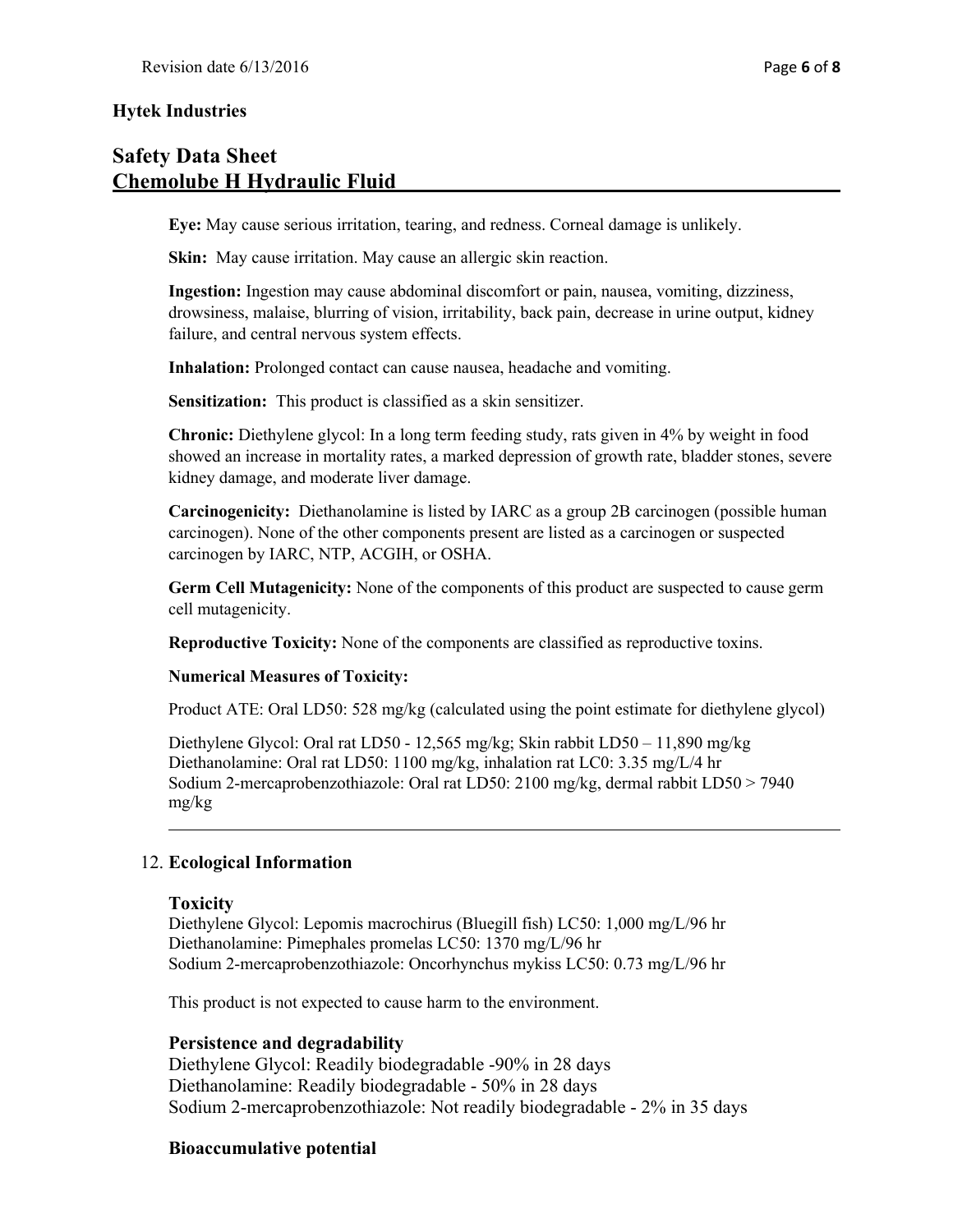# **Safety Data Sheet Chemolube H Hydraulic Fluid**

No data available.

### **Mobility in soil** No data available.

**Other Adverse Effects**

None known

# 13. **Disposal considerations**

# **Waste disposal of substance:**

Dispose of in accordance with national, state and local regulations. It is the waste generator's responsibility to determine if a particular waste is hazardous under RCRA.

# **Container disposal:**

Dispose of in a licensed facility. Recommend crushing, puncturing or other means to prevent unauthorized use of used containers.

# **RCRA:** None

# **14. Transport Information**

|                  | UN<br><b>Number</b> | <b>UN Proper Shipping</b><br><b>Name</b> | Hazard<br>Class(s) | Packing<br>Group | <b>Environmental</b><br><b>Hazards</b> |
|------------------|---------------------|------------------------------------------|--------------------|------------------|----------------------------------------|
| <b>DOT</b>       | None                | Not Regulated                            | None               | None             | None                                   |
| <b>ADR/RID</b>   | None                | Not Regulated                            | None               | None             | None                                   |
| <b>IMDG</b>      | None                | Not Regulated                            | None               | None             | None                                   |
| <b>IATA/ICAO</b> | None                | Not Regulated                            | None               | None             | None                                   |

# **15. Regulatory Information**

# **U.S. Federal Regulations**

**Comprehensive Environmental Response and Liability Act of 1980 (CERCLA):** This product has an RQ of 3,333 lbs (based on the RQ of Diethanolamine of 100 lbs present at <3%). Some states have more stringent reporting requirements. Report all spills in accordance with local, state and federal regulations.

**Toxic Substances Control Act (TSCA):** All of the components of this product are listed.

**Superfund Amendments and Reauthorization Act (SARA) Title III Information:** 

**SARA Section 311/312 (40 CFR 370) Hazard Categories:** Acute Health, Chronic Health